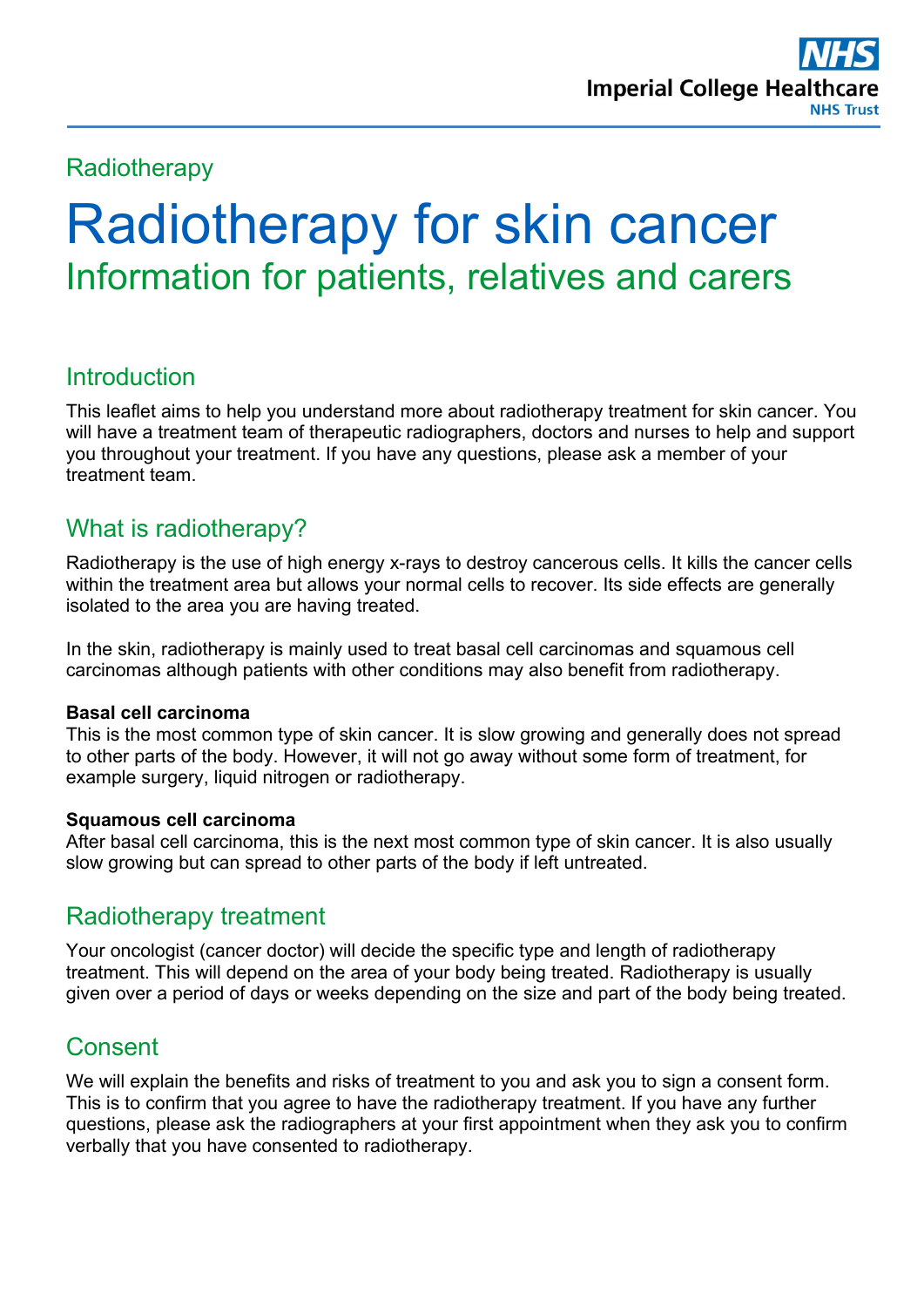# Radiotherapy planning

Before you can start your radiotherapy, the treatment will be planned specifically for you. This will take place in the radiotherapy department at Charing Cross Hospital. The oncologist will use a bright light and magnifying glass to examine the area of skin affected by cancer on your body. If required, pen marks will be placed on your skin to outline the area(s) of treatment. If there is a scab on your skin cancer the doctor may need to remove it. The radiographer will record the treatment area by taking measurements and, with your consent, a photograph.

# During treatment

Often, a thin layer of lead is used to shield the surrounding skin. It is not heavy and it will not hurt. Part of the radiotherapy machine may rest on your skin during treatment. You may feel a small amount of pressure on your skin because of this. The treatment takes a few minutes and is painless.

While the treatment is given the radiographer will leave the room but will watch you on closed circuit television. If you need help, raise your hand. The radiographer can stop the treatment at any time and return to the room to help you. During treatment it is important that you keep still but please breathe normally.

When your session ends, the radiographer will remove the skin marks. You will be given details of further appointments, if needed and advice on how to look after your skin.

# Side effects during radiotherapy

Radiotherapy for skin cancer only affects the area treated. The treatment should not make you feel sick, tired or lose your hair, unless your skin cancer is in an area covered by hair. You should be able to continue your usual activities or work throughout your treatment.

The treated area of skin will become red and sore, as it does with sunburn. The area may become crusty and scab over, sometimes more than once. This skin reaction normally occurs in the later part of the treatment and may continue for some weeks afterwards.

Scarring from radiotherapy is usually mild but over the years the scar tends to become paler, and the skin may shrink/contract. If you wish to find further information on skin camouflage assistance for scarring the contact details of organisations that can help with this are at the end of this leaflet.

To help minimise the skin reaction it is important that you look after your skin during treatment and until your skin reaction has settled.

# What can I do to keep my skin reaction to a minimum?

- maintain soft, clean and intact skin
- use warm water and mild soap to gently wash the treatment area, then pat dry, rather than rub every day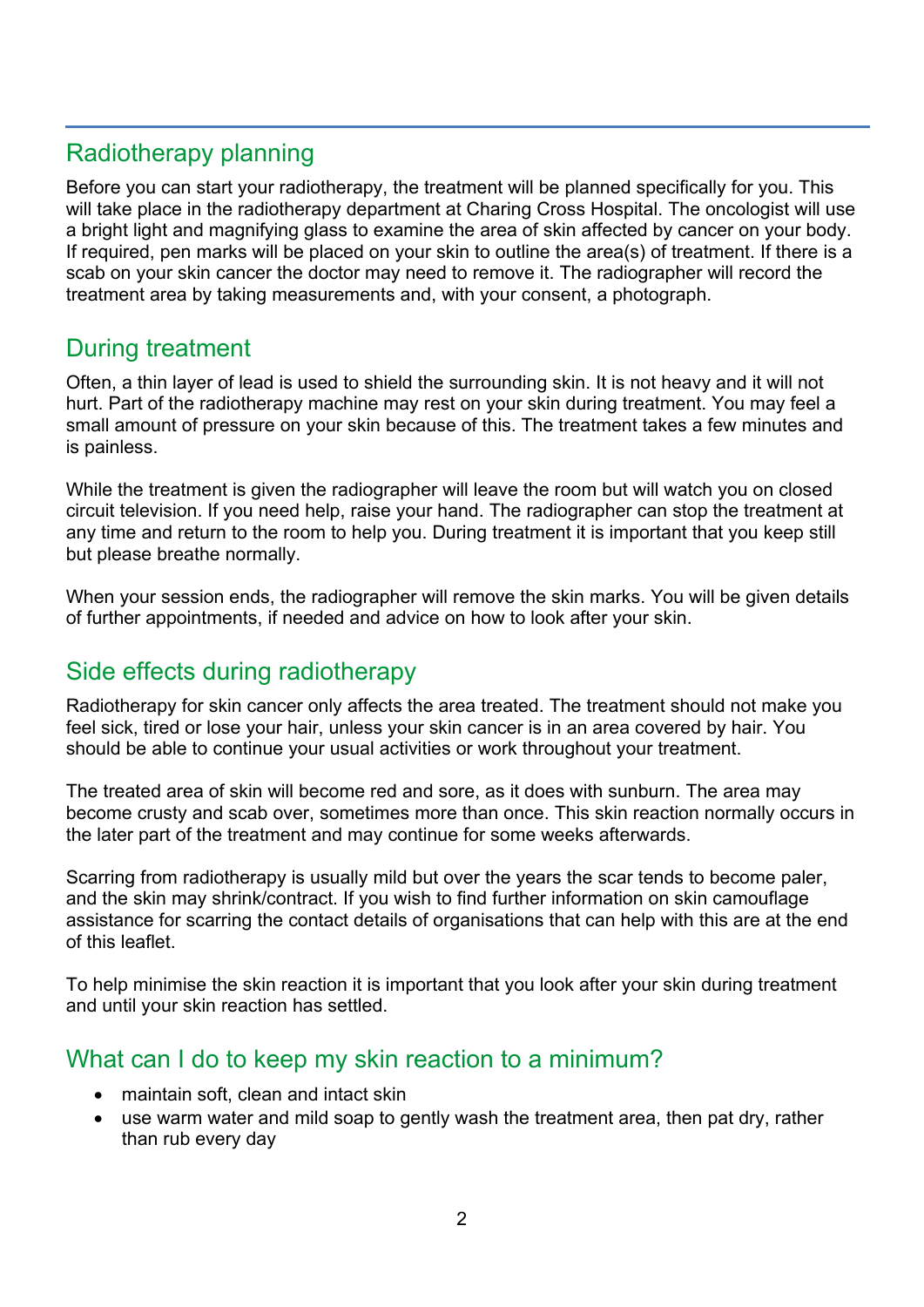• start applying a basic moisturiser within the treatment area at least twice a day, a few days before your radiotherapy treatment starts, if you are unsure what to use please speak to the radiotherapy treatment review team

- wear loose-fitting, cotton underwear and clothing to reduce friction
- continue to use your normal deodorant but stop if your skin becomes irritated or broken
- use a mild shampoo/baby shampoo if your scalp is in the treatment area (do not use a hairdryer)

### **Do not**

- use perfumes, aftershaves, hair dye, make up or talcum powder on the treatment area as they can increase skin reactions
- sun exposure cover the treated area from direct sunlight during treatment and until any skin reaction has settled (always take protective measures, such as applying sun cream), particularly if the treatment area is easily exposed to the sun)
- hot water bottles/ice packs, as direct application of extreme temperatures onto the treatment area is likely to cause skin irritation and delay healing
- you may go swimming if your skin is not blistered or peeling, it is best to shower immediately afterwards to wash off the chlorine and then apply a basic moisturising cream, please stop swimming if it irritates yours skin or use wax, hair removal creams or adhesive tapes in the treatment area
- apply steroids on broken skin as this may delay the healing process
- apply antibiotics unless there is an infection
- use Vaseline® or creams that are paraffin-based as these may make the skin reaction worse
- use oils to moisturise the skin as these may make the skin reaction worse

#### **Ask the radiotherapy treatment review team for further advice if:**

- you are having treatment on your cheek or around your mouth and you get a reaction on the skin inside your mouth
- your skin becomes broken in the treatment area

If necessary, we will give you special dressings, instructions on how to use them and advise you on how to look after your skin.

# What if I want someone to look at my skin?

Our treatment review team runs a skin review clinic every Wednesday from 08.30 – 17.00. If you want to be seen in this clinic, simply check in at the radiotherapy reception in Charing Cross Hospital - you don't need to make an appointment.

## Follow-up appointment

You will have a follow-up appointment with either your oncologist or dermatologist approximately 12 weeks after your treatment has finished. If on your last day of treatment, you do not know when this appointment is, please ask the radiographers to confirm.

If you are concerned about the treated area at any time (particularly if it oozes pus or is painful) you should contact the radiotherapy review team.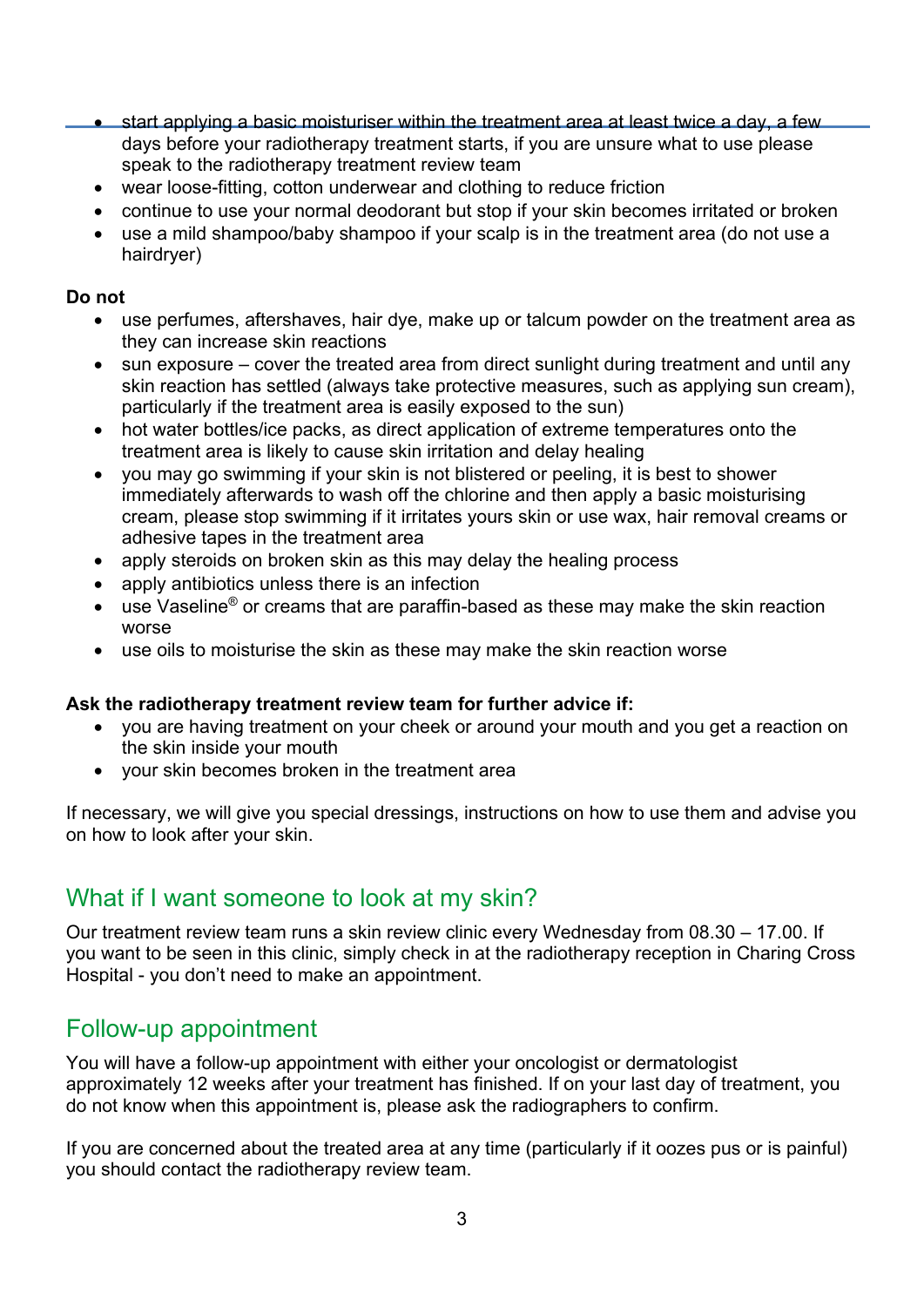# Who can I contact for more help or information?

If you have any concerns about your skin following radiotherapy, then please contact the radiotherapy treatment review team. If no-one is available at the time of your phone call, please leave a message with a contact number and someone will get back to you.

### **Radiotherapy Treatment Review Team**

Telephone **020 331 11737** (08.30-17:30, Monday to Friday)

# Where can I get more information about radiotherapy?

## **Web links to detailed leaflets:**

• Macmillan Cancer Support 89 Albert Embankment London SE1 7UQ Helpline (for emotional support): **0808 808 2020** Helpline (for information): **0808 800 1234** [www.macmillan.org.uk](http://www.macmillan.org.uk/)

## **Link to patient support groups:**

- British Association of Skin Camouflage (NHS and private practice) Tel: **01254 703 107**  Email: [info@skin-camouflage.net](mailto:info@skin-camouflage.net) Web: [www.skin-camouflage.net](http://www.skin-camouflage.net/)
- Changing Faces The Squire Centre 33-37 University Street London, WC1E 6JN Tel: **0300 012 0275** (for support and advice) Tel: **0300 012 0276** (for the Skin Camouflage Service) Email: [skincam@changingfaces.org.uk](mailto:skincam@changingfaces.org.uk) Web: [www.changingfaces.org.uk](http://www.changingfaces.org.uk/)

# How to contact us

Imperial College Healthcare NHS Trust has a **Macmillan navigator service**, which can answer questions on behalf of the relevant CNSs. Navigators, will also refer you to CNS teams and to other specialist clinical staff, as needed. The service is available Monday to Friday 08.30–16.30.

## Telephone: **020 3313 0303**

Outside of these hours, please contact your GP or phone NHS 111.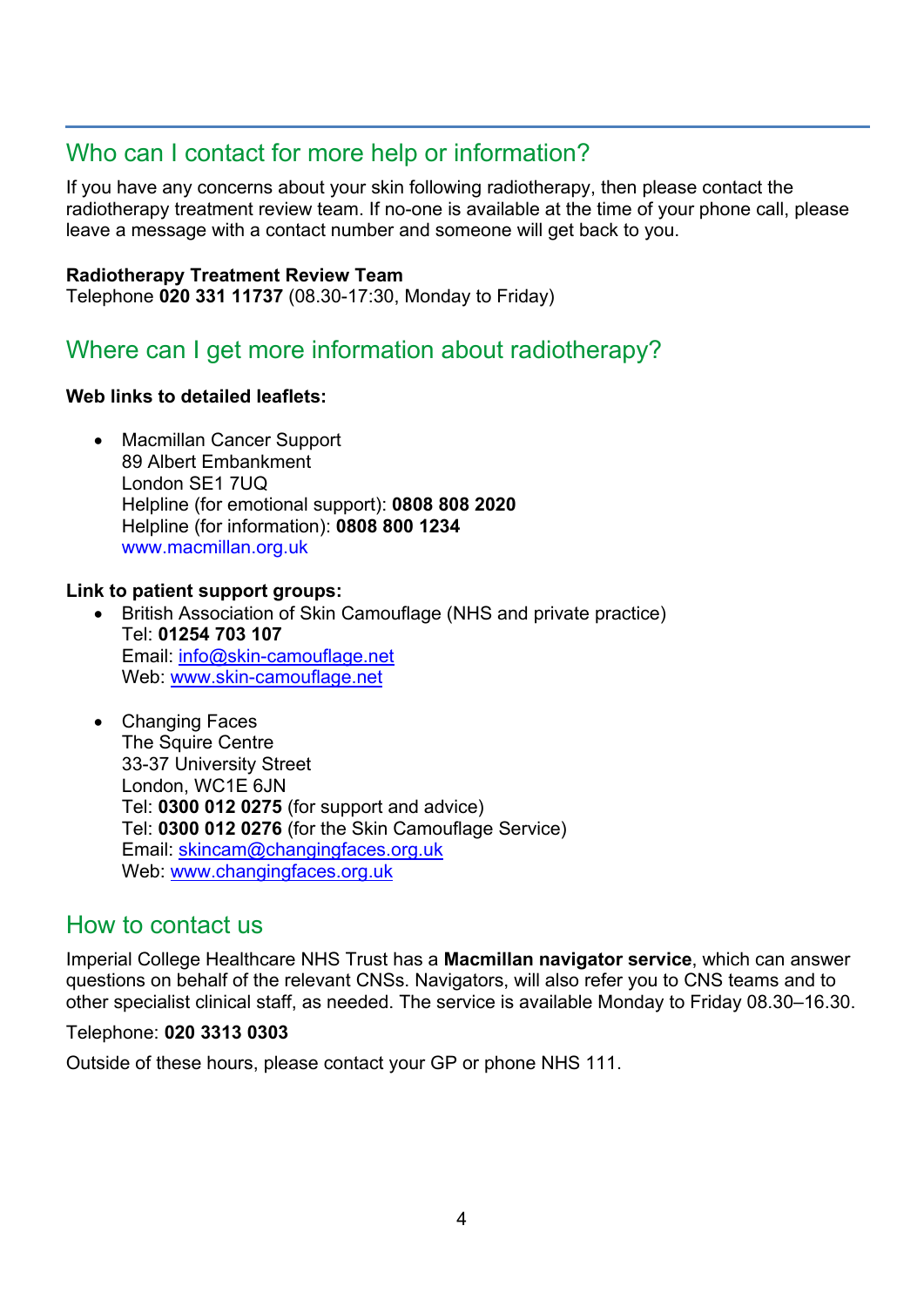# Further sources of support and information

**Macmillan Cancer Support** Helpline: **0808 800 000** (Monday to Friday, 09.00-20.00) [www.macmillan.org.uk](http://www.macmillan.org.uk/)

#### **Macmillan Cancer Information and Support Service at Charing Cross and Hammersmith hospitals**

The information centre at Charing Cross Hospital and the Infopod at Hammersmith Hospital provide support, practical and signposting advice to anyone affected by cancer. These services are set in friendly, non-clinical environments in which people affected by cancer can discuss private and emotional needs.

The centre is located on the ground floor of Charing Cross Hospital. The Infopod is located on the ground floor of the Garry Weston Centre at Hammersmith Hospital.

Please note both the centre and Infopod are only operating a virtual service at the present time, appointments are available by telephone or video call. The team can be contacted on:

**Email**: imperial.macmillansupportservice@nhs.net

**Message service:** 020 3313 5170

Monday – Wednesday 8am – 6pm, Thursday 8am – 5.30pm

## **Maggie's Cancer Caring Centre**

Maggie's is a cancer charity that provides the emotional, practical and social support that people with cancer may need. The centre combines striking buildings, calming spaces, professional experts offering professional support, and the ability to talk and share experiences with a community of people who have been through similar experiences. Designed by leading architects, Maggie's centres are warm, friendly and informal places full of light and open space with a big kitchen at their heart. Maggie's West London is in the grounds of Charing Cross Hospital but is independent of our hospital. The centre is open Monday to Friday, 09.00-17.00. For more information, please call **020 7386 1750**.

## How do I make a comment about my visit?

We aim to provide the best possible service and staff will be happy to answer any of the questions you may have. If you have any **suggestions** or **comments** about your visit, please either speak to a member of staff or contact the patient advice and liaison service (**PALS**) on **020 3313 0088** (Charing Cross, Hammersmith and Queen Charlotte's & Chelsea hospitals), or **020 3312 7777** (St Mary's and Western Eye hospitals). You can also email PALS at [imperial.pals@nhs.net](mailto:imperial.pals@nhs.net) The PALS team will listen to your concerns, suggestions or queries and is often able to help solve problems on your behalf.